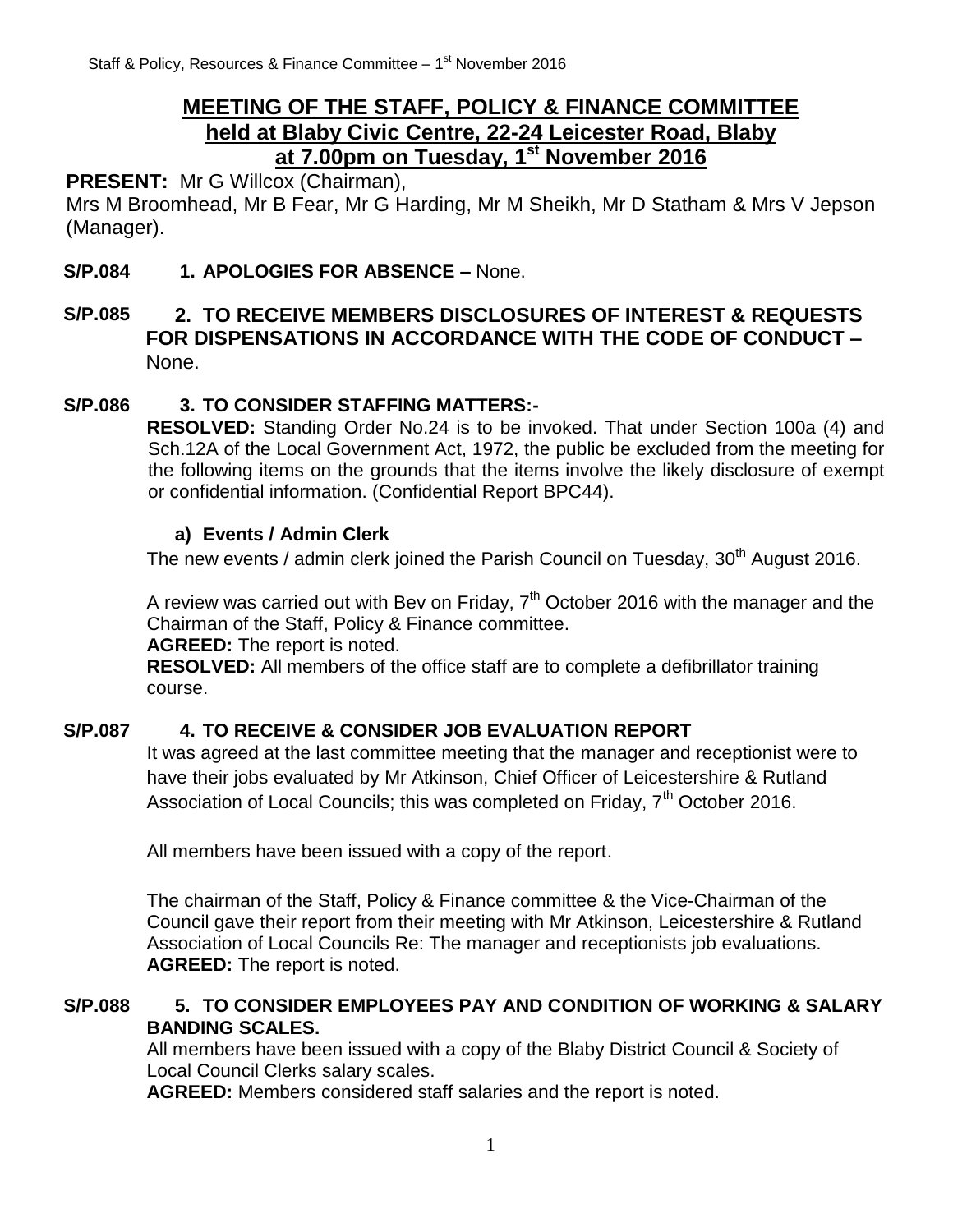## **S/P.089 6. TO REPORT UPDATE ON CIVIC CENTRE IT**

Members have been issued with a report with regards to the progress of the council's new IT company who were appointed on Friday, 16<sup>th</sup> September 2016.

## **Office Cabinet Replacement**

A replacement wall mounted cabinet to fit at the side of the filing cabinets in the Parish Council general office is required to be purchased:-

- 1 X Wall mounted 2U Cabinet:- £89.95 + VAT
- $\bullet$  1 X Patch Panel (This would tidy up all the cables):- £30.00 + VAT
- 16 X Patch cables: £31.84

**RESOLVED**: Accept the above quotations for a wall mounted cabinet, patch panels and cables.

## **Wireless Access Points**

- 1 X AP 910 to allow the Paxton network cable to be connected and the switch to be removed - £139.00 + VAT
- $\bullet$  1 X AP 810 for the Acorn room £99.00 + VAT

**RESOLVED**: Accept the above quotations for 1 x AP 910 & 1 x AP 810 wireless access points plus.

**RESOLVED:** To install both the cabinet and the access points it is estimated to take 4 hours which would be billed at our contracted rate of £40.00 +VAT per hour.

Members considered the following quotations for items which have been suggested to be purchased:-

POE Netgear Switch

- 24 Port POE Netgear Switch: £412.65+VAT
- 1 Hour Labour for Installation (£40.00 + VAT)

Draytek shelf

Draytek Shelf: £35+VAT\*\*

**AGREED:** Accept the above quotations once clarified by the IT company that these items are necessary for the safe and constant running of the council's computers.

**RESOLVED:** Standing Order No.24 is to be revoked.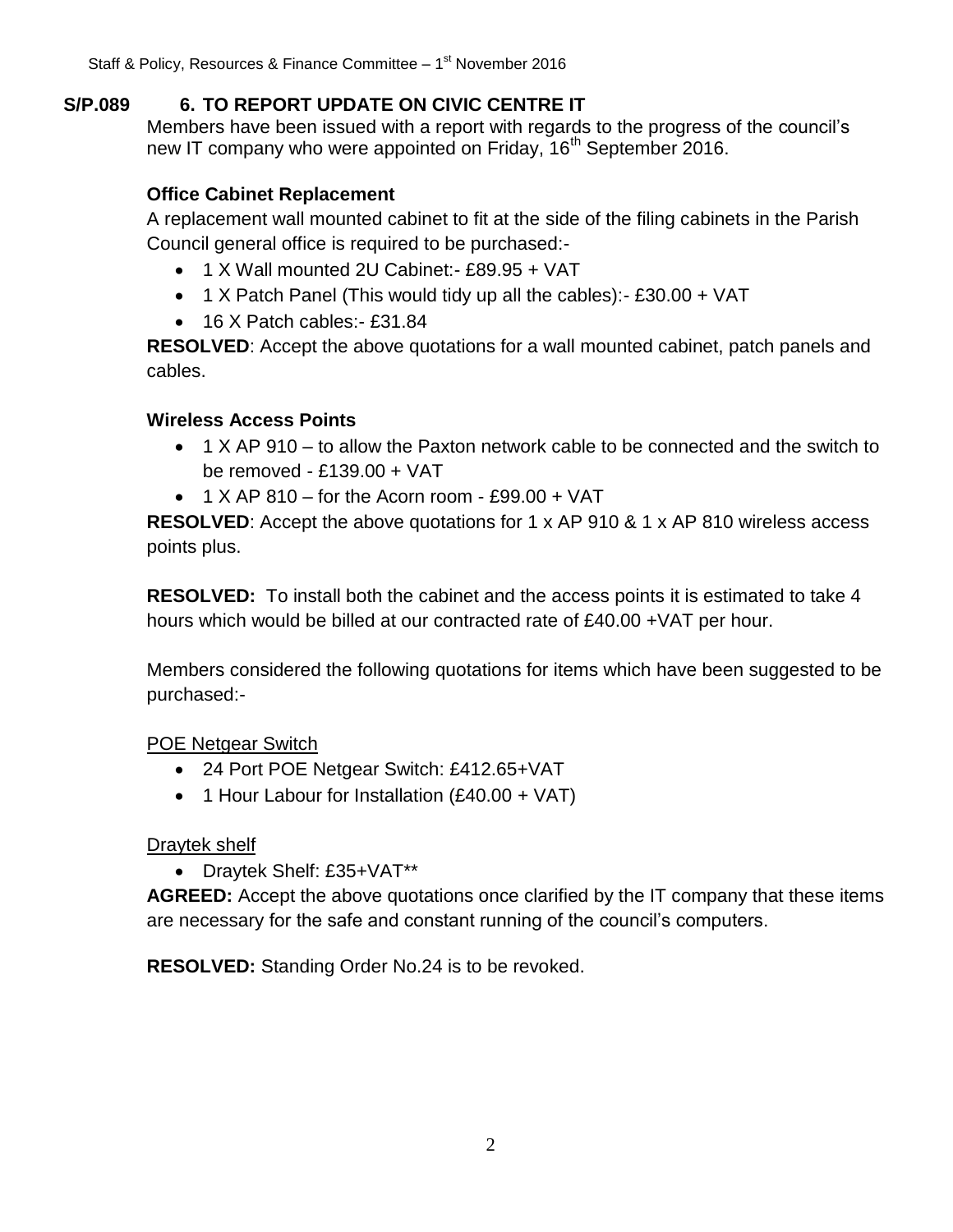## **S/P.090 7. TO CONSIDER QUOTATIONS RECEIVED**

All members have been issued with the following quotations:-

| <b>Quotation 1</b>                                                                                                                                                           | <b>Quotation 2</b>                                                                                                           | <b>Quotation 3</b>        |
|------------------------------------------------------------------------------------------------------------------------------------------------------------------------------|------------------------------------------------------------------------------------------------------------------------------|---------------------------|
| Quotation to inspect our Fire<br>Alarm System, Intruder Alarm<br>and Emergency lights in view<br>of maintaining them to current<br>standards.                                | Quote for 1 x annual check<br>on the Fire alarm, intruder<br>alarm & Emergency lighting.<br><b>Total Cost: £500.00 + VAT</b> | <b>Awaiting Quotation</b> |
| This includes 2 visits per year<br>to inspect and test the<br>emergency systems (Fire and<br>lighting) these will be<br>certificate where required to<br>keep us up to date. |                                                                                                                              |                           |
| Fire Alarm (Bi Wire System)<br>main service = £ 125.00                                                                                                                       |                                                                                                                              |                           |
| Interim service visit (6<br>months) = $£85.00$                                                                                                                               |                                                                                                                              |                           |
| Emergency Lights tested and<br>certified twice a year (£45.00)<br>$= £90.00$                                                                                                 |                                                                                                                              |                           |
| Intruder Alarm with voice<br>dialer.                                                                                                                                         |                                                                                                                              |                           |
| 2 visits per year, cost per visit<br>$(E85.00) = £170.00$                                                                                                                    |                                                                                                                              |                           |
| Batteries if required for<br>intruder or fire alarm = £25.00                                                                                                                 |                                                                                                                              |                           |
| Replacement emergency<br>lights if required $LED =$<br>£65.00                                                                                                                |                                                                                                                              |                           |
| <b>Total Price: £470.00 + VAT</b>                                                                                                                                            |                                                                                                                              |                           |

## **a) Emergency Light, Fire Alarm & Intruder Alarm - Annual Inspection**

**RESOLVED:** Accept quotation number 1 for the annual inspection for the civic centre fire alarms, emergency lighting and intruder alarm priced at £470.00 + VAT.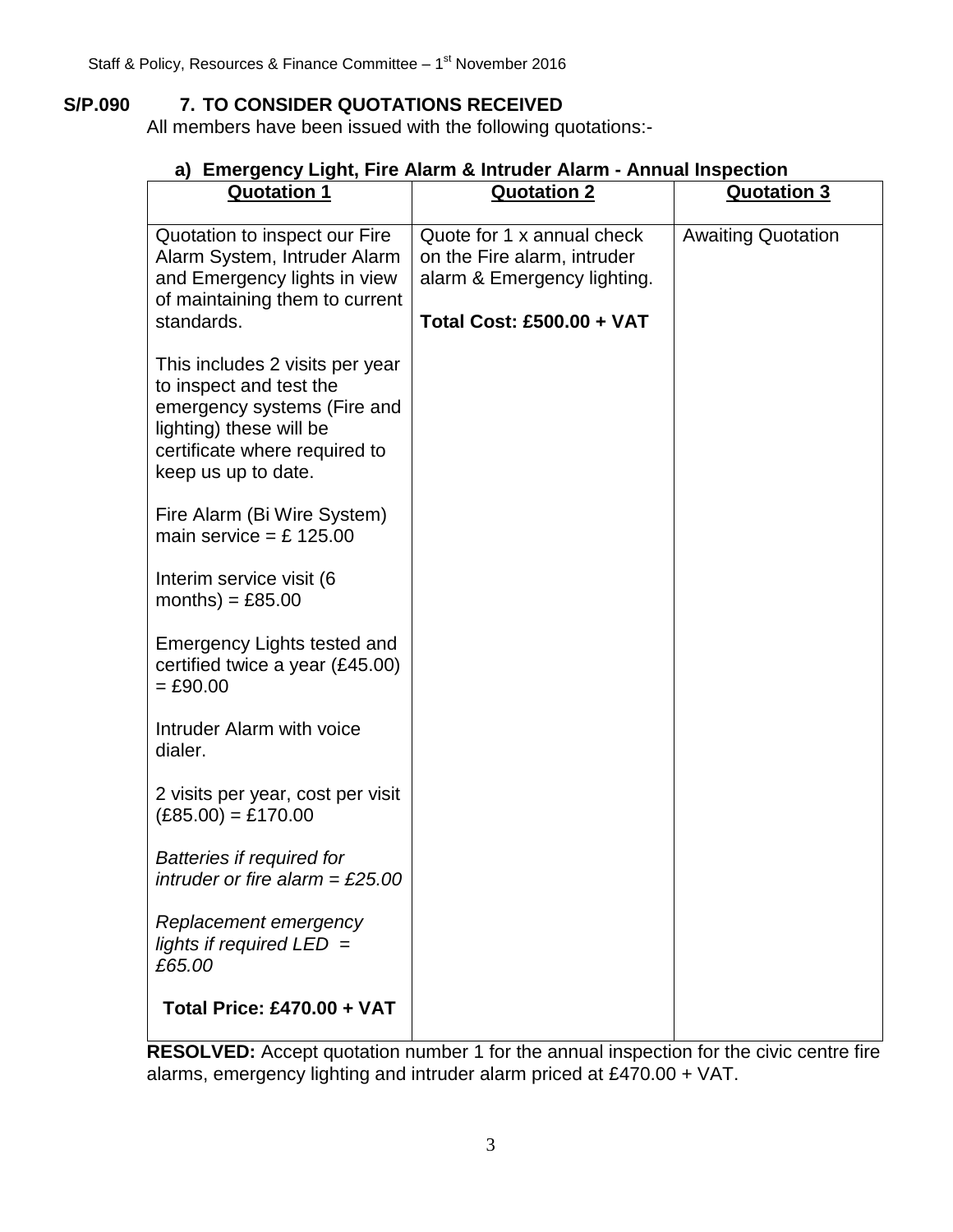### **b) Plastering – Ladies Toilets**

| <b>Quotation 1</b>           | <b>Quotation 2</b>          | <b>Quotation 3</b>        |
|------------------------------|-----------------------------|---------------------------|
| Remove any loose plaster     | Remove damage plaster in    | <b>Awaiting Quotation</b> |
| and paint on window wall in  | ladies toilet area, apply   |                           |
| ladies toilet which has been | plaster board then skin.    |                           |
| damaged over time by a       |                             |                           |
| leak in the roof.            | All works include materials |                           |
|                              | and labour.                 |                           |
| Skim window wall in toilet   |                             |                           |
| to a smooth finish.          | <b>Total £360.00</b>        |                           |
|                              |                             |                           |
| <b>Total £120.00</b>         |                             |                           |
|                              |                             |                           |

**RESOLVED:** Accept quotation number 1 for the plastering of the ladies toilets at the Civic Centre priced at £120.00.

### **c) Lift – Annual Inspection**

The annual lift inspection was carried out on the  $6<sup>th</sup>$  September and it was found to be in safe working order however with the following advisories:-

• The carriage visual display inoperative

It has been noted by the engineer that the carriage visual display is currently inoperative and requires a replacement to be fitted to return this unit to full service. The cost to supply and fit the necessary components would be £490.00 + VAT.

**DECLINE:** Decline the quotation for the carriage visual display to be carried out to the lift.

## **d) Electrical Installation – Blaby Civic Centre**

It has now been confirmed we do not require this inspection to be carried out at the Civic Centre until July 2018.

## **S/P.091 8. TO REPORT UPDATE ON CIVIC CENTRE MEETING ROOMS**

#### Hawk Room

As of 1<sup>st</sup> September 2016 Community Dental Services singed a new tenancy agreement for 2 years for the Hawk Room.

#### Grey Room

A new tenant is interested in leasing the Grey Room starting in the new year.

**RESOLVED:** A fee of £350.00 + VAT per calendar month is to be charged for the leasing of the Grey Room.

**RESOLVED:** Appoint the chartered surveyor to raise the tenancy agreement using the above details.

All other vacant meeting rooms are being advertised on 'Right Move'.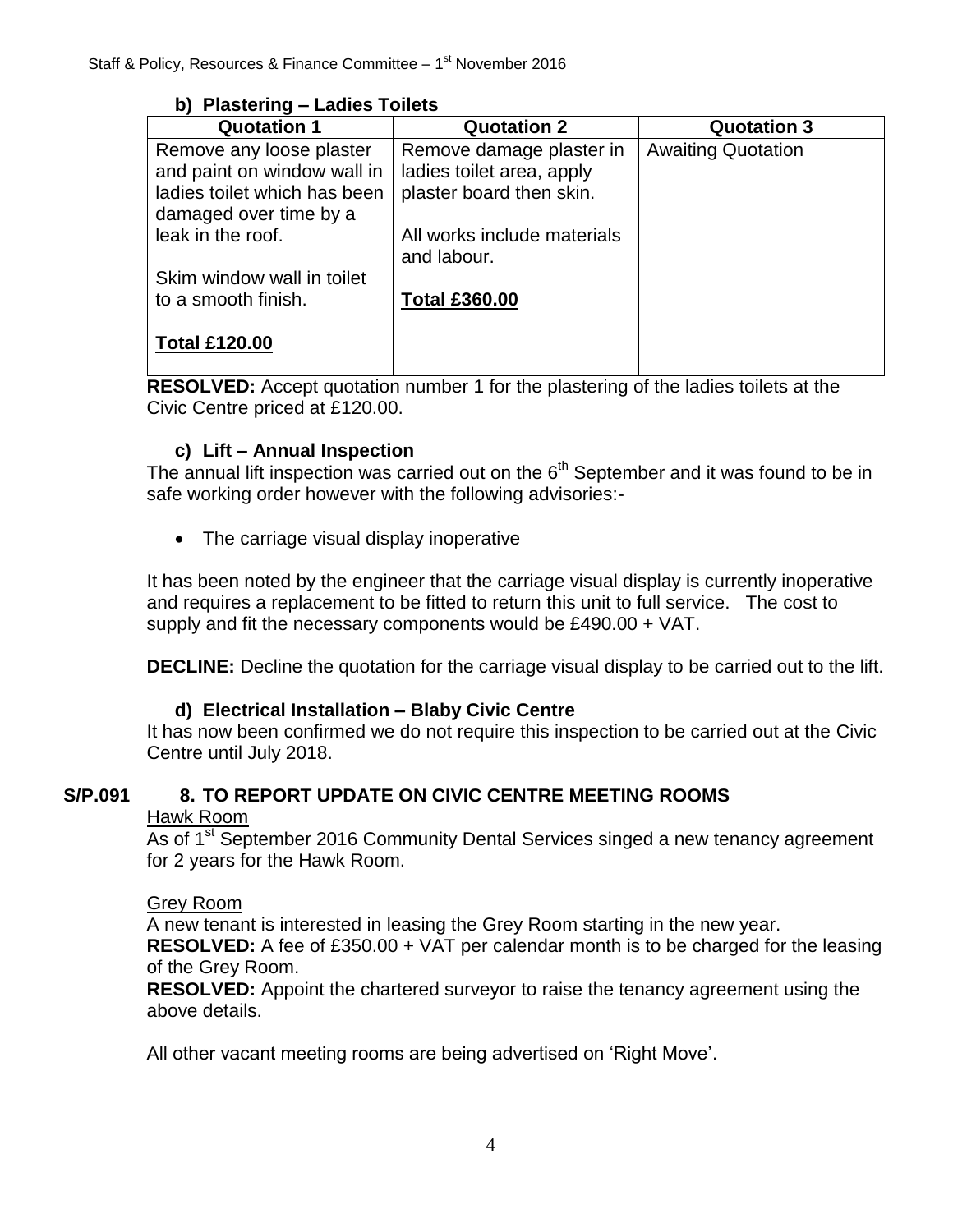### **S/P.092 9. TO CONSIDER RISK MANAGEMENT**

This item was covered in the 2<sup>nd</sup> August Staff, Policy & Finance committee meeting when Council policies were considered by members.

## **S/P.093 10.TO REVIEW THE EFFECTIVENESS OF THE SYSTEM OF INTERNAL AUDIT**

The Staff, Policy & Finance Committee is to carry out an Annual Review of the Effectiveness of the System of Internal Audit. This review is the responsibility of the Council and may not be delegated to the Responsible Financial Officer.

Members are asked to bring their copies of the Council's Standing Orders and Financial Regulations to the meeting in order to assist the review. Should any Member require an additional copy of either the Council's Standing Orders or Financial Regulations, please let the manager know.

The Council's Financial Regulations have been reviewed in August 2016.

The Assets Register has been considered by each Committee during the fiscal year; the Policies are updated upon receipt of any new/replacement items.

The appointment of an Internal Auditor for the forthcoming 2016/17 Financial Year was made at the  $7<sup>th</sup>$  June 2016 Full Council meeting.

The review must be balanced to the council's internal audit needs and usage. It should be designed to provide sufficient assurance for the council that standards are being met and that the work of internal audit is effective.

## **An assessment of each of the following is to be made: -**

- The scope of internal audit
- Independence
- Competence
- Relationships
- Audit planning and reporting

#### **Evidence of Achievement**

- Internal audit work is planned
- Understanding the whole organisation its needs and objectives
- Be seen as a catalyst for change
- Add value and assist the organisation in achieving its objectives
- Be forward looking
- Be challenging
- Ensure the right resources are available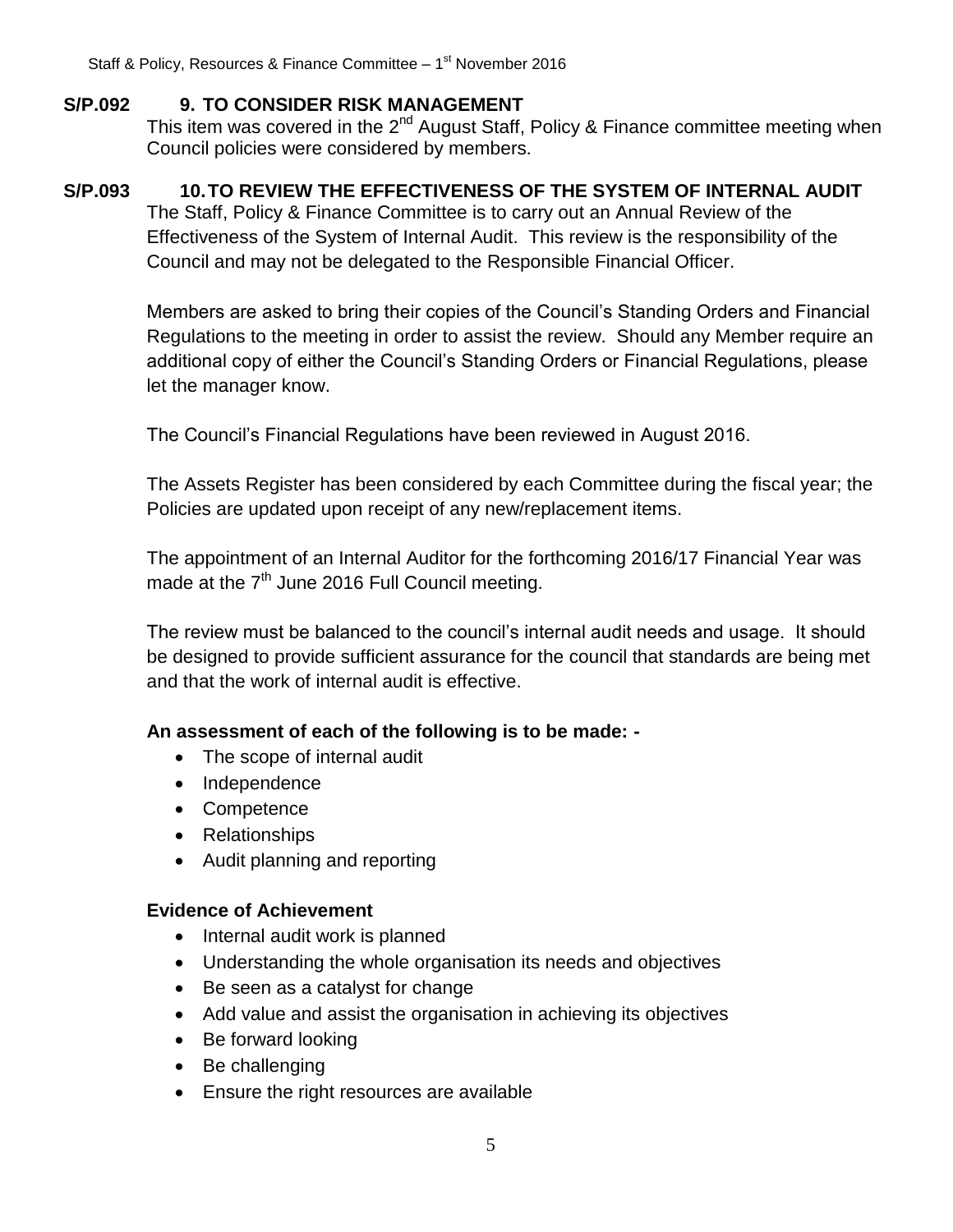## **Internal Audit Review Checklist**

Members are required to complete the Internal Audit Review Checklist Parts 1 & 2.

#### **Approve Internal Audit Review Part 1 Meeting Standards & Part 2 Characteristics of Effectiveness**

All Members have been issued with a copy of the Internal Audit Review (Parts 1 & 2).

Members completed the Internal Audit Review Checklist Part 1 – Meeting the Standards and Part 2 – Characteristics of Effectiveness: -

The Council appointed its Internal Auditor on the  $7<sup>th</sup>$  June 2016, Min. 750) d).

The following reviews have been conducted during 2015/16.

### **Meeting the Standards – Part 1**

| 1. | Scope of Internal Audit             | Yes $(7th$ June 2016) |
|----|-------------------------------------|-----------------------|
| 2. | Independence                        | Yes                   |
| 3. | Competence                          | Yes                   |
| 4. | <b>Relationships</b>                | Yes                   |
| 5. | <b>Audit Planning and Reporting</b> | Yes                   |
|    |                                     | $(7^{th}$ June 2016). |
|    |                                     |                       |

#### **Characteristics of Effectiveness – Part 2**

|           | • Internal audit work is planned                                       | Yes |
|-----------|------------------------------------------------------------------------|-----|
|           | • Understanding the whole organisation its needs and objectives        | Yes |
|           | • Be seen as a catalyst for change                                     | Yes |
|           | • Add value and assist the organisation in achieving its<br>objectives | Yes |
|           | • Be forward looking                                                   | Yes |
| $\bullet$ | Be challenging                                                         | Yes |
|           | • Ensure the right resources are available                             | Yes |

**AGREED:** That the Internal Audit Review Checklist Part 1 – Meeting the Standards and Part 2 – Characteristics of Effectiveness, as completed, is approved.

**AGREED:** The Review of the Effectiveness of Internal Audit is to be reviewed by the Staff, Policy & Finance Committee each November.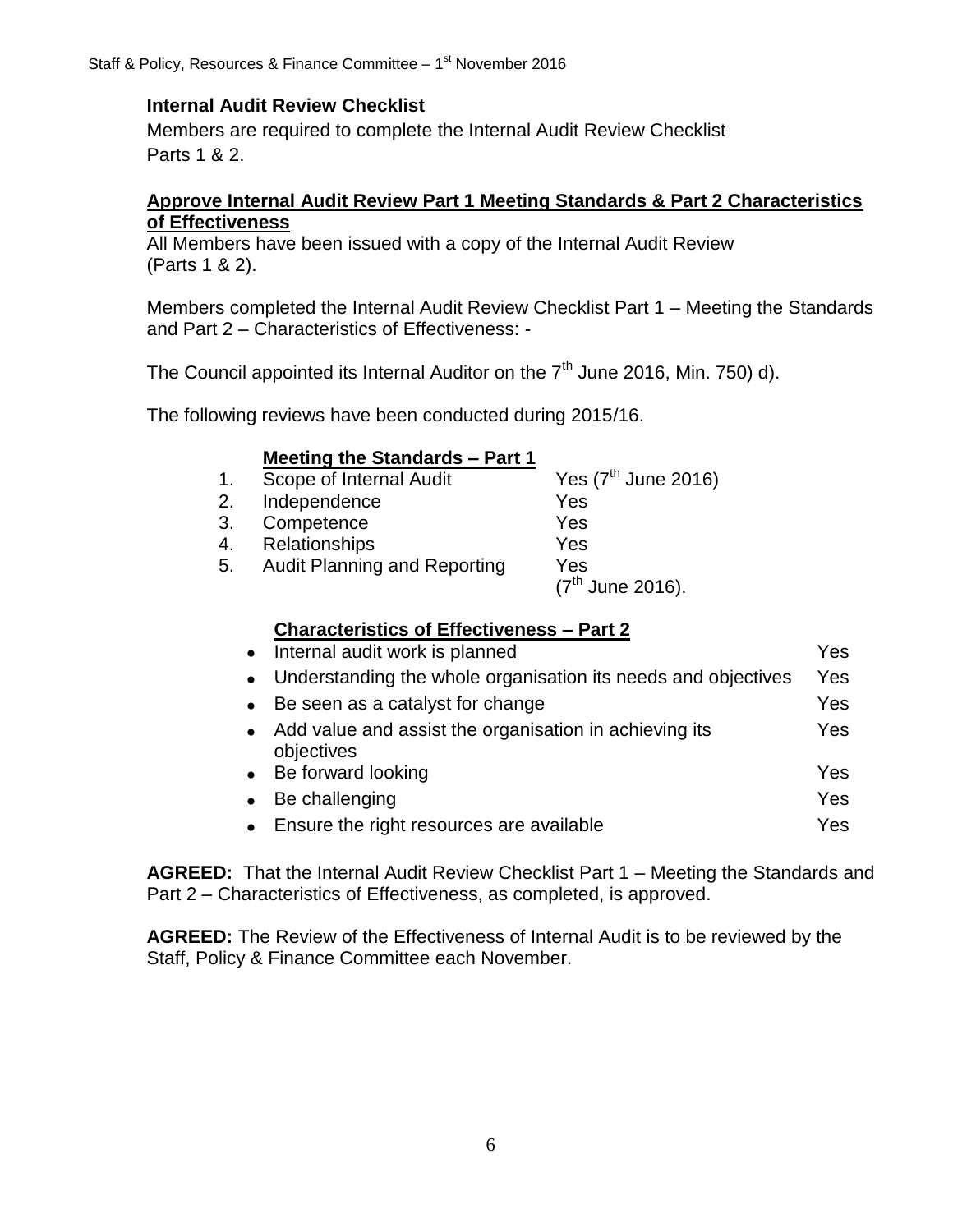## **S/P.094 11.TO CONSIDER 2017/18 BUDGETARY REQUIREMENTS & POSSIBLE NEW PROJECTS**

**RESOLVED:** Members agreed for the manager to produce the budget figures for the Staff, Policy & Finance committee items and these will be confirmed by members at the precept meeting which is to be held in January 2017.

#### **S/P.095 12.CORRESPONDENCE RECEIVED AFTER ISSUE OF AGENDA: FOR INFORMATION ONLY**

**a) The Review the Council's Level of Insurance – Fidelity Guarantee** Members considered the Councils fidelity guarantee.

The Council's Fidelity Guarantee covers all members and employees against fraud or error and it is currently set at £270,000.00.

|                                                       | £263,761                   |
|-------------------------------------------------------|----------------------------|
| <b>Council Reserves</b>                               | £139,306 (End March 2015). |
| Half the total Precept 2015/16                        | £124,455 (£248,911)        |
| The figure is based upon the following calculation: - |                            |

**RESOLVED.** The Fidelity Guarantee Limit is to remain at £270,000.

### **b) Defibrillator for the Precinct**

Members have been issued with correspondence with regards to funding towards a defibrillator being installed in the precinct.

*"Dear Vicky,*

*Further to our conversation about raising funds to buy a defibrillator for the precinct. Waitrose have agreed to have one installed on the side wall. I would be grateful for any financial support you could provide to enable me to buy one.* 

*Yours sincerely Mrs Fletcher"*

**RESOLVED:** Subject to Mrs Fletcher raising all the money required to purchase and fit a defibrillator on the wall of Waitrose, Blaby Parish Council are happy to contribute £200.00 towards this worthy cause. Funds are to be taken from the Grants to Other Bodes (S.137) account.

## **c) Citizens Advice Leicestershire**

Members have been issued with correspondence received from Citizens Advice Leicestershire who is requested grant funding.

Citizens Advice Leicestershire provides free and independent advice services in the Leicestershire districts of Blaby, Oadby & Wigston, Melton, Harborough, Hinckley & Bosworth and North West Leicestershire.